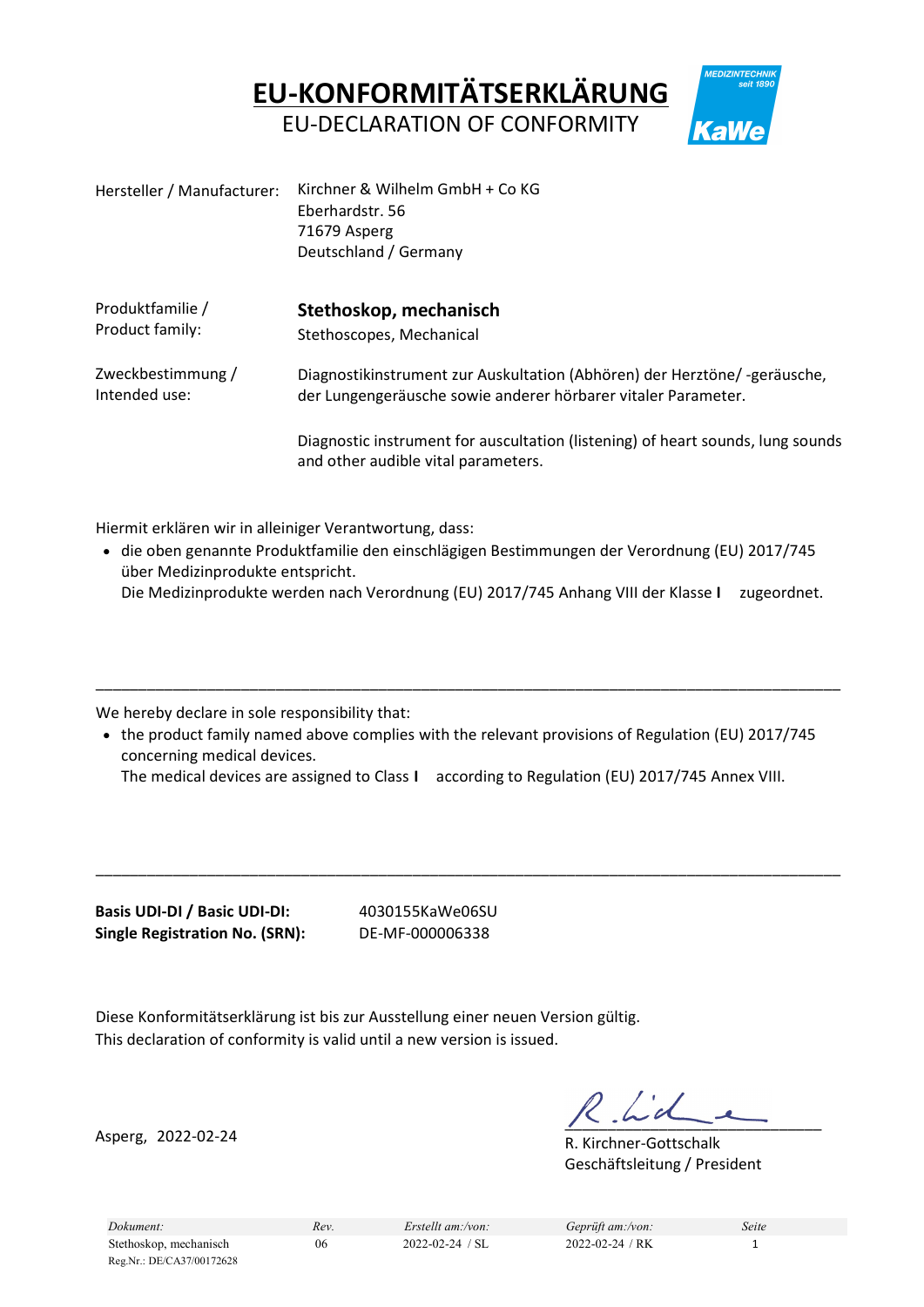## Liste der zur Konformitätserklärung zugehörigen Produkte Stethoskop, mechanisch

## List of devices accompanying the declaration of conformity Stethoscopes, Mechanical

| Artikel-Nr. / Ref | <b>Bezeichnung</b>                                 | <b>Denomination</b>                                    |
|-------------------|----------------------------------------------------|--------------------------------------------------------|
| 06.10100.014      | Colorscop-Steth. "Plano" rot                       | Colorscop-plano stethoscope<br>red                     |
| 06.10100.024      | Colorscop-Steth. "Plano" schwarz                   | Colorscop-plano stethoscope<br>black                   |
| 06.10100.034      | Colorscop-Steth. "Plano" blau                      | Colorscop-plano stethoscope<br>blue                    |
| 06.10100.044      | Colorscop-Steth. "Plano" grün                      | Colorscop-plano stethoscope<br>green                   |
| 06.10100.054      | Colorscop-Steth. "Plano" gelb                      | Colorscop-plano stethoscope<br>yellow                  |
| 06.10100.094      | Colorscop-Steth. "Plano" lila                      | Colorscop-plano stethoscope<br>violet                  |
| 06.10100.124      | Colorscop-Steth."Plano" türkis                     | Colorscop-plano stethoscope<br>turquoise               |
| 06.10100.134      | Colorscop-Steth. "Plano" pink                      | Colorscop-plano stethoscope<br>pink                    |
| 06.10300.012      | Flachkopf-Stethoskop single<br>rot, Aluminium      | Nurse stethoscope single red,<br>aluminium             |
| 06.10300.022      | Flachkopf-Stethoskop single<br>schwarz, Aluminium  | Nurse stethoscope single black,<br>aluminium           |
| 06.10300.032      | Flachkopf-Stethoskop single<br>blau, Aluminium     | Nurse stethoscope single blue,<br>aluminium            |
| 06.10800.022      | Top-Kardiologie<br>Stethoskop, Edelstahl, schwarz  | Top Cardiology stethoscope<br>stainlesssteel, black    |
| 06.10800.172      | Top-Kardiologie Stethoskop<br>Edelstahl, burgunder | Top Cardiology stethoscope<br>stainlesssteel, burgundy |
| 06.22100.014      | Colorscop-Steth. "Duo" rot                         | Colorscop-duo stethoscope<br>red                       |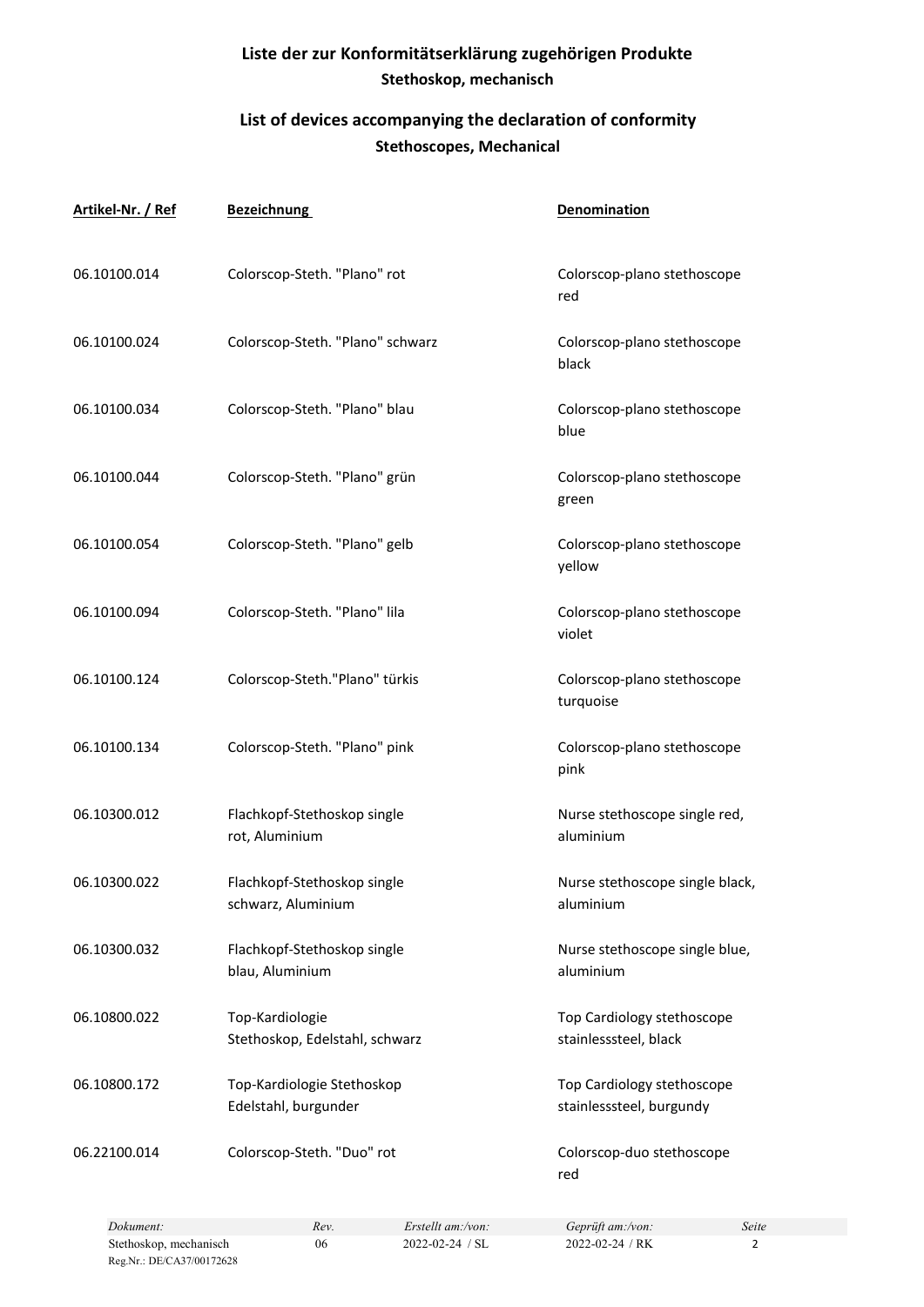| 06.22100.024 | Colorscop-Steth. "Duo" schwarz                          | Colorscop-duo stethoscope<br>black                          |
|--------------|---------------------------------------------------------|-------------------------------------------------------------|
| 06.22100.034 | Colorscop-Steth. "Duo" blau                             | Colorscop-duo stethoscope<br>blue                           |
| 06.22100.044 | Colorscop-Steth. "Duo" grün                             | Colorscop-duo stethoscope<br>green                          |
| 06.22100.054 | Colorscop-Steth. "Duo" gelb                             | Colorscop-duo stethoscope<br>yellow                         |
| 06.22100.094 | Colorscop-Steth. "Duo" lila                             | Colorscop-duo stethoscope<br>violet                         |
| 06.22100.124 | Colorscop-Steth. "Duo" türkis                           | Colorscop-duo stethoscope<br>turquoise                      |
| 06.22100.134 | Colorscop-Steth. "Duo" pink                             | Colorscop-duo stethoscope<br>pink                           |
| 06.22300.012 | Doppelkopf-Stethoskop double<br>rot, Aluminium          | Double twin-head stethoscope<br>red, aluminium              |
| 06.22300.022 | Doppelkopf-Stethoskop double<br>schwarz, Aluminium      | Double twin-head stethoscope<br>black, aluminium            |
| 06.22300.032 | Doppelkopf-Stethoskop double<br>blau, Aluminium         | Double twin-head stethoscope<br>blue, aluminium             |
| 06.22500.012 | Rapport-Stethoskop kpl.,<br>mit Ersatzteil-Set, rot     | Stethoscope Rapport, cpl.,<br>with various funnels, red     |
| 06.22500.022 | Rapport-Stethoskop kpl.,<br>mit Ersatzteil-Set, schwarz | Stethoscope Rapport, cpl.,<br>with various funnels, black   |
| 06.22500.032 | Rapport-Stethoskop kpl.<br>mit Ersatzteil-Set, blau     | Stethoscope Rapport, cpl.<br>with various funnels, blue     |
| 06.22500.042 | Rapport-Stethoskop, kpl.<br>mit Ersatzteil-Set, grün    | Stethoscope Rapport, cpl.,<br>with various funnels, green   |
| 06.22500.092 | Rapport-Stethoskop kpl.<br>mit Ersatzteil-Set, lila     | Stethoscope Rapport, cpl.,<br>with various funnels, violett |
| 06.22500.122 | Rapport Stethoskop<br>black line                        | Stethoscope Rapport<br>black line                           |
| 06.22700.012 | Standard-Prestige-Stethoskop<br>Edelstahl, rot          | Standard-Prestige stethoscope<br>stainlesssteel, red        |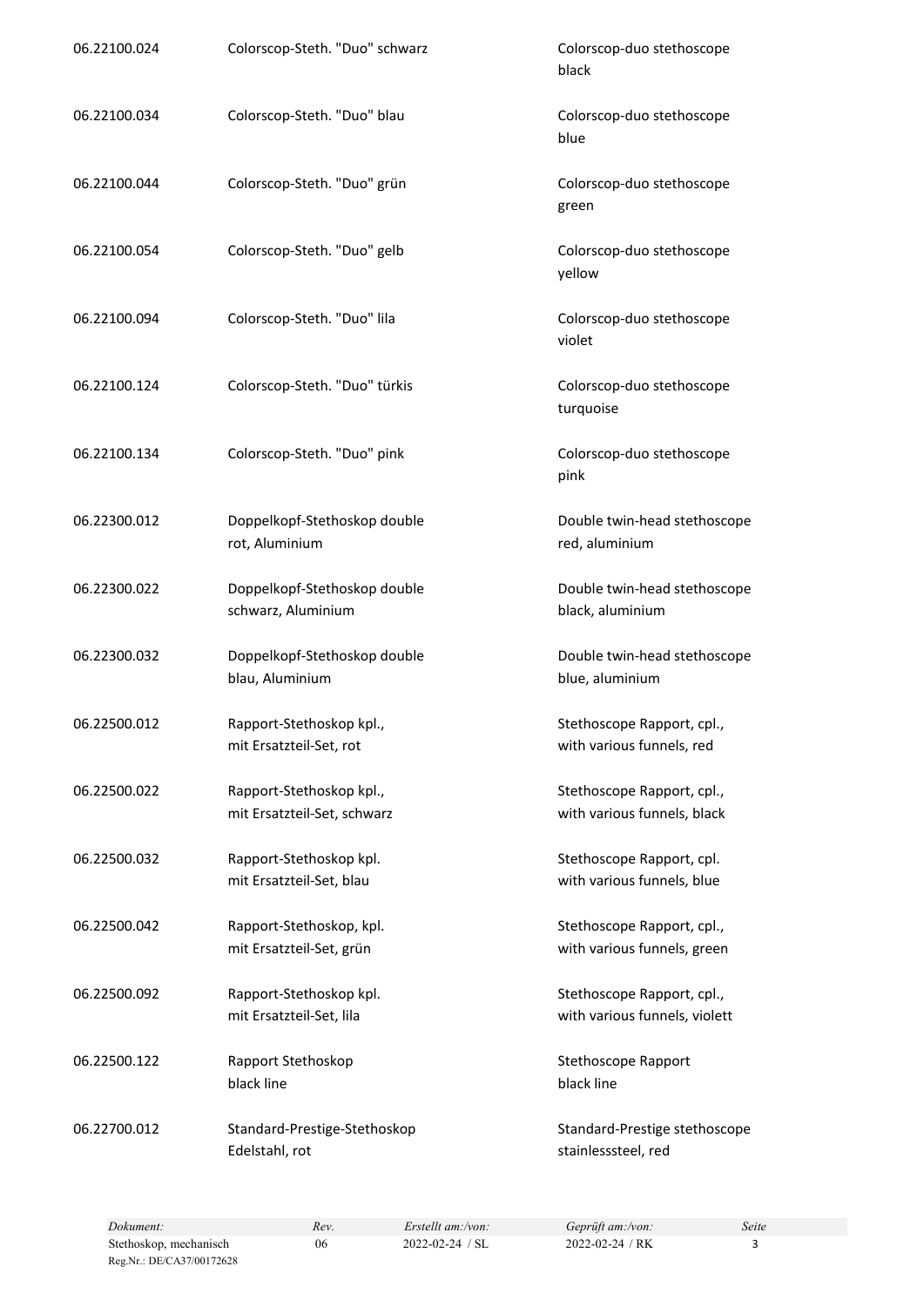| 06.22700.022 | Standard-Prestige-Stethoskop<br>Edelstahl, schwarz   | Standard-Prestige stethoscope<br>stainlesssteel, black    |
|--------------|------------------------------------------------------|-----------------------------------------------------------|
| 06.22700.032 | Standard-Prestige-Stethoskop<br>Edelstahl, blau      | Standard-Prestige stethoscope<br>stainlesssteel, blue     |
| 06.22700.042 | Standard-Prestige-Stethoskop<br>Edelstahl, grün      | Standard-Prestige stethoscope<br>stainlesssteel, green    |
| 06.22700.092 | Standard-Prestige-Stethoskop<br>Edelstahl, lila      | Standard-Prestige stethoscope<br>stainlesssteel, violet   |
| 06.22700.172 | Standard-Prestige-Stethoskop<br>Edelstahl, burgunder | Standard-Prestige stethoscope<br>stainlesssteel, burgundy |
| 06.22700.262 | Standard-Prestige-Stethoskop<br>Edelstahl, grau      | Standard-Prestige stethoscope<br>stainlesssteel, grey     |
| 06.22701.012 | Baby-Prestige Stethoskop<br>Edelstahl, rot           | Baby-Prestige stethoscope<br>stainlesssteel, red          |
| 06.22701.022 | Baby-Prestige Stethoskop<br>Edelstahl, schwarz       | Baby-Prestige stethoscope<br>stainlesssteel, black        |
| 06.22701.032 | Baby-Prestige Stethoskop<br>Edelstahl, blau          | Baby-Prestige stethoscope<br>stainlesssteel, blue         |
| 06.22701.042 | Baby-Prestige Stethoskop<br>Edelstahl, grün          | Baby-Prestige stethoscope<br>stainlesssteel, green        |
| 06.22701.092 | Baby-Prestige Stethoskop<br>Edelstahl, lila          | Baby-Prestige stethoscope<br>stainlesssteel, violet       |
| 06.22701.172 | Baby-Prestige Stethoskop<br>Edelstahl, burgunder     | Baby-Prestige stethoscope<br>stainlesssteel, burgundy     |
| 06.22701.262 | Baby-Prestige Stethoskop<br>Edelstahl, grau          | Baby-Prestige stethoscope<br>stainlesssteel, grey         |
| 06.22702.012 | Kinder-Prestige Stethoskop<br>Edelstahl, rot         | Children-Prestige stethoscope<br>stainlesssteel, red      |
| 06.22702.022 | Kinder-Prestige Stethoskop<br>Edelstahl, schwarz     | Children-Prestige stethoscope<br>stainlesssteel, black    |
| 06.22702.032 | Kinder-Prestige Stethoskop<br>Edelstahl, blau        | Children-Prestige stethoscope<br>stainlesssteel, blue     |
| 06.22702.042 | Kinder-Prestige Stethoskop<br>Edelstahl, grün        | Children-Prestige stethoscope<br>stainlesssteel, green    |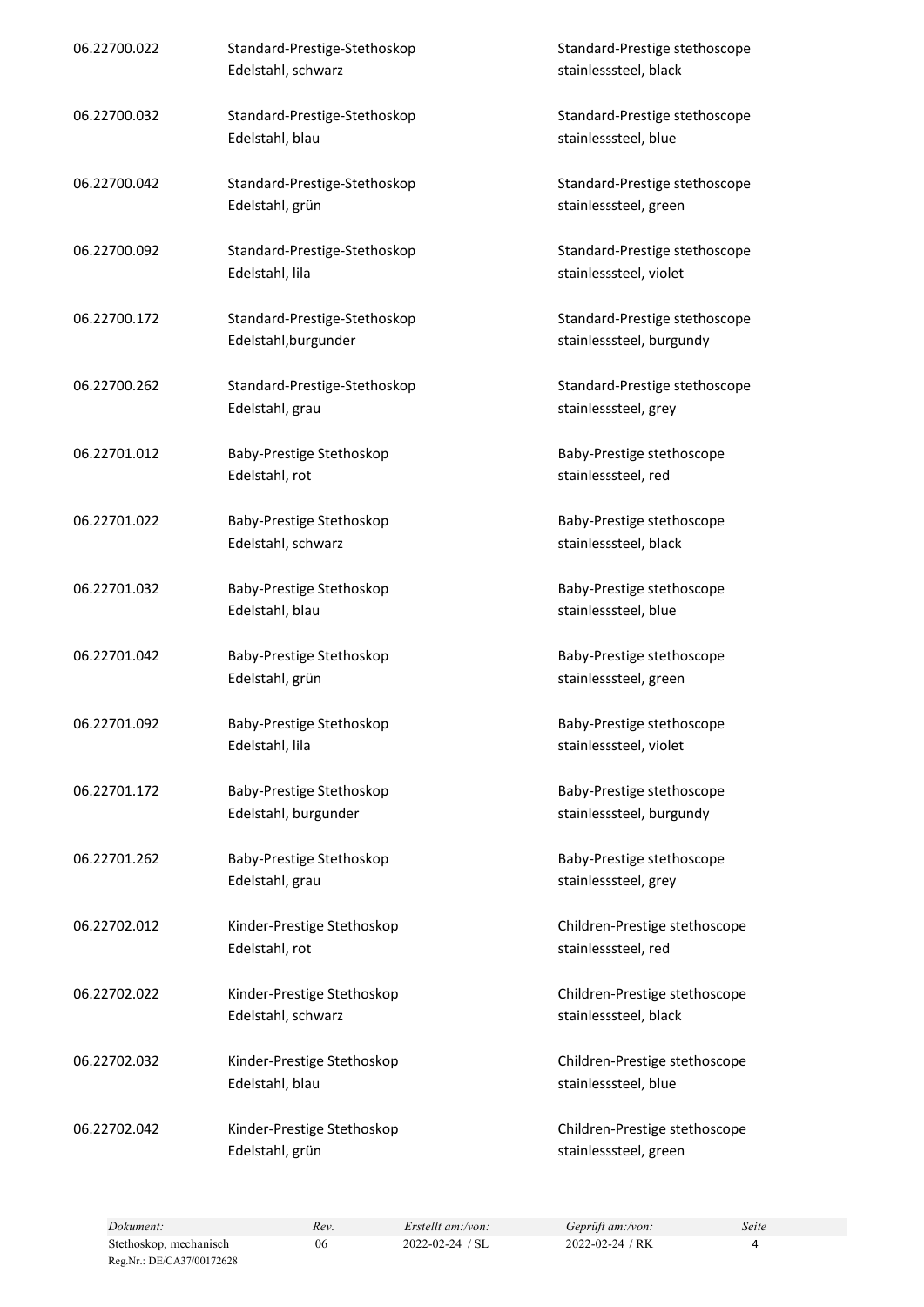| 06.22702.092 | Kinder-Prestige Stethoskop<br>Edelstahl, lila             | Children-Prestige stethoscope<br>stainlesssteel, violet   |
|--------------|-----------------------------------------------------------|-----------------------------------------------------------|
| 06.22702.172 | Kinder-Prestige Stethoskop<br>Edelstahl, burgunder        | Children-Prestige stethoscope<br>stainlesssteel, burgundy |
| 06.22702.262 | Kinder-Prestige Stethoskop<br>Edelstahl, grau             | Children-Prestige stethoscope<br>stainlesssteel, grey     |
| 06.22710.012 | Standard-Prestige light<br>Stethoskop, Aluminium, rot     | Standard-Prestige light<br>stethoscope, aluminium, red    |
| 06.22710.022 | Standard-Prestige light<br>Stethoskop, Aluminium, schwarz | Standard-Prestige light<br>stethoscope, aluminium, black  |
| 06.22710.042 | Standard-Prestige light<br>Stethoskop, Aluminium, grün    | Standard-Prestige light<br>stethoscope, aluminium, green  |
| 06.22710.092 | Standard-Prestige light<br>Stethoskop, Aluminium, lila    | Standard-Prestige light<br>stethoscope, aluminium, violet |
| 06.22710.232 | Standard-Prestige light<br>Stethoskop, Aluminium, blau    | Standard-Prestige light<br>stethoscope, aluminium, blue   |
| 06.22710.262 | Standard-Prestige light<br>Stethoskop, Aluminium, grau    | Standard-Prestige light<br>stethoscope, aluminium, grey   |
| 06.22711.012 | Baby-Prestige light<br>Stethoskop, Aluminium,rot          | Baby-Prestige light<br>stethoscope, aluminium, red        |
| 06.22711.022 | Baby-Prestige light<br>Stethoskop, Aluminium, schwarz     | Baby-Prestige light<br>stethoscope, aluminium, black      |
| 06.22711.042 | Baby-Prestige light<br>Stethoskop, Aluminium, grün        | Baby-Prestige light<br>stethoscope, aluminium, green      |
| 06.22711.092 | Baby-Prestige light<br>Stethoskop, Aluminium, lila        | Baby-Prestige light<br>stethoscope, aluminium, violet     |
| 06.22711.232 | Baby-Prestige light<br>Stethoskop, Aluminium, blau        | Baby-Prestige light<br>stethoscope, aluminium, blue       |
| 06.22711.262 | Baby-Prestige light<br>Stethoskop, Aluminium, grau        | Baby-Prestige light<br>stethoscope, aluminium, grey       |
| 06.22712.012 | Kinder-Prestige light<br>Stethoskop, Aluminium, rot       | Children-Prestige light<br>stethoscope, aluminium, red    |
| 06.22712.022 | Kinder-Prestige light<br>Stethoskop, Aluminium, schwarz   | Children-Prestige light<br>stethoscope, aluminium, black  |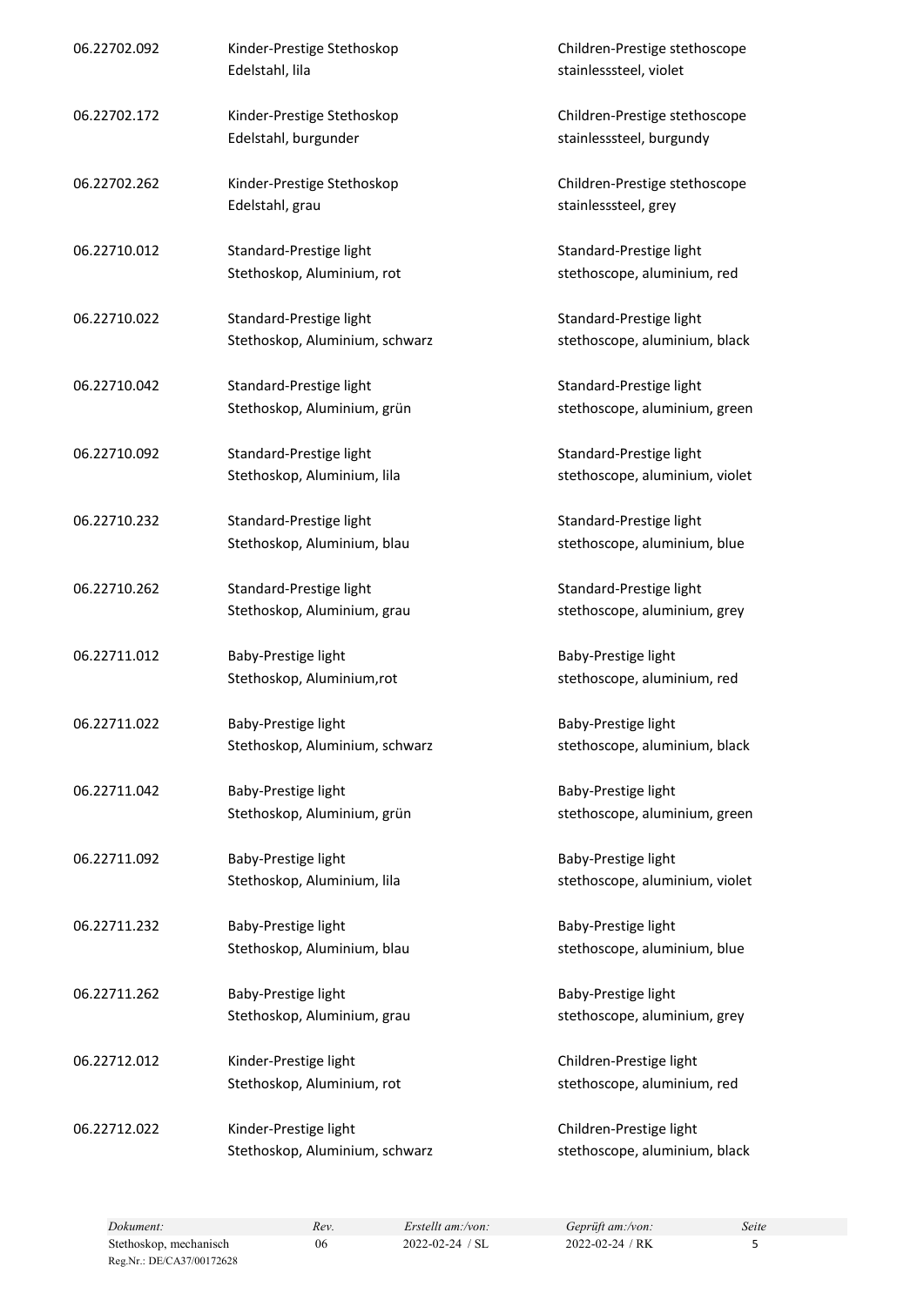| 06.22712.042 | Kinder-Prestige light<br>Stethoskop, Aluminium, grün               | Children-Prestige light<br>stethoscope, aluminium, green                  |
|--------------|--------------------------------------------------------------------|---------------------------------------------------------------------------|
| 06.22712.092 | Kinder-Prestige light<br>Stethoskop, Aluminium, lila               | Children-Prestige light<br>stethoscope, aluminium, violet                 |
| 06.22712.232 | Kinder-Prestige light<br>Stethoskop, Aluminium, blau               | Children-Prestige light<br>stethoscope, aluminium, blue                   |
| 06.22712.262 | Kinder-Prestige light<br>Stethoskop, Aluminium, grau               | Children-Prestige light<br>stethoscope, aluminium, grey                   |
| 06.22800.022 | Profi-Kardiologie-Stethoskop<br>Edelstahl, schwarz                 | Profi-Cardiology stethoscope<br>stainlesssteel, black                     |
| 06.22800.172 | Profi-Kardiologie-Stethoskop<br>Edelstahl, burgunder               | Profi-Cardiology stethoscope<br>stainlesssteel, burgundy                  |
| 06.22900.022 | Planet-Hochleistungs-<br>Stethoskop nach Fassbender                | Planet double stethoscope<br>accordingto Fassbender                       |
| 06.22910.122 | Planet Air<br>Stethoskop                                           | Planet Air<br>stethoscope                                                 |
| 06.34100.144 | Schwestern-Lehr-Steth, mit<br>2 Ohrbügel "Plano" rot               | Nurse teaching stethoscope,<br>with 2 binaurals "plano" red               |
| 06.34200.144 | Schwestern-Lehr-Steth. mit<br>2 Ohrbügel "Duo" rot                 | Nurse teaching stethoscope<br>with 2 binaurals "duo" red                  |
| 06.46117.001 | Stethoskop nach PINARD<br>aus Buchenholz, 17 cm                    | Stethoscope according Pinard<br>of beech wood 17 cmlength                 |
| 06.46133.001 | Stethoskop nach Pinard aus<br>Buchenholz, 33 cm                    | Stethoscope acc. Pinard beech<br>wood, 33cm                               |
| 06.46201.182 | Petiphon-Stethoskop mit<br>Ohrbügel                                | Petiphon stethoscope with<br>binaural                                     |
| 06.46300.182 | Multiphon-Stethoskop kpl. mit<br>Ohrbügel                          | Multiphonstethoscope complete<br>with binaural                            |
| 06.91111.021 | Ohr-Oliven, schwarz, D. 5,5 mm<br>VE = 10 St. m. weißen Drehteilen | Ear tips, black, $\emptyset$ 5,5 mm,<br>PU: 10 pcs. W. white turned parts |
| 06.91120.021 | Ohr-Oliven weich, schwarz<br>innen D. 5 mm VE = 10 Stück           | Ear tips, soft plastic, black<br>inside $\emptyset$ 5 mm pack.= 10 pcs.   |
| 06.91210.021 | Ohr-Olive soft, schraubbar<br>$VE = 10$ St., schwarz               | Ear-tips soft, screwable<br>$PU = 10$ pcs., black                         |